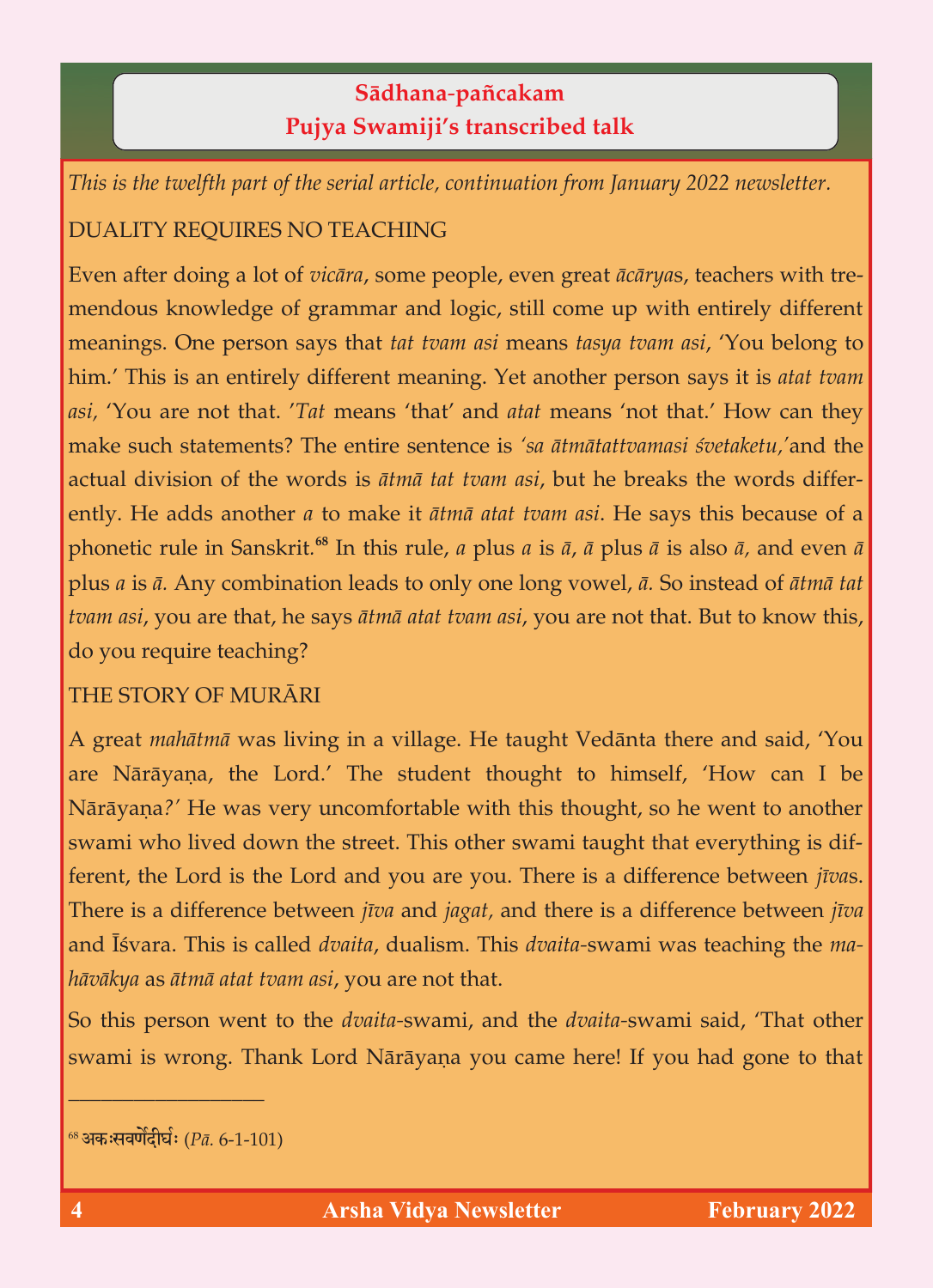other swami, you would have become a *mäyävädin*, a proponent of *mäyä*. Sit here Vedānta also. At the end of the course, this student was very proud. He had learned the *sāstra*. Now he wanted to have a debate with the first swami.

That swami had since become an old man. His hair and his beard were very long, and the situation was uncomfortable. So one day he went to the local barber, who was named Murāri. Just as Murāri was getting ready to give him a shave, this student came to ask for vāda-bhiksā, a discussion. The swami asked him to wait till he was done with his shave, which was his first in 35 years. During all that time, he had completely forgotten what he looked like without all that hair. had completely for gotten what he looked like without all that has had he looked like without all that hair.

When Murāri had shaved the swami completely, he gave him a mirror. The swami saw himself, looking so young and bright without all the grey hair, and with *tejas*, brilliance on his face. When he looked in the mirror, he said, 'My God, Murāri, you are no ordinary barber! You have given me so much *tejas, brahma*tejas. All these years I've been doing *tapas*, austerities, and did not get the *tejas*, and here with only a few strokes of your razor, you gave it to me. You must be  $\frac{1}{\sqrt{2}}$  $\sum_{i=1}^{n}$ Nārāyaņa.'

Murāri was horrified that a swami was prostrating to him. He pulled his feet back<br>and cried, 'What are you doing? I am not Nārāyaṇa!' And he looked at the student and pleaded with him, 'Please tell him that I am not Nārāyaṇa!' The student told the swami, 'Are you crazy? He is not Nārāyaṇa. He is the local barber Murāri! What happened to you?' Then the swami answered, 'Okay, if you say, I accept it', and went for a bath. When he came back from his bath, Murāri had packed up all his things and left. And the student who had been waiting for a discussion was also gone. But after a few minutes, he came back with a plate full of fruits, prostrated at the swami's feet, and said, 'Adīhi bhagavo brahmeti, O Revered One, please teach me Brahman.' This student saw that although Murāri never went to school, he was convinced he was not Nārāyana. The student realised, 'Even after 12 years he was convinced he was not Näräyaëa. The student realised, 'Even after 12 years  $\sigma$  studying logic, grammar, and Vedänta, I know no more than  $\sigma$ that I am not Nārāyaṇa.'